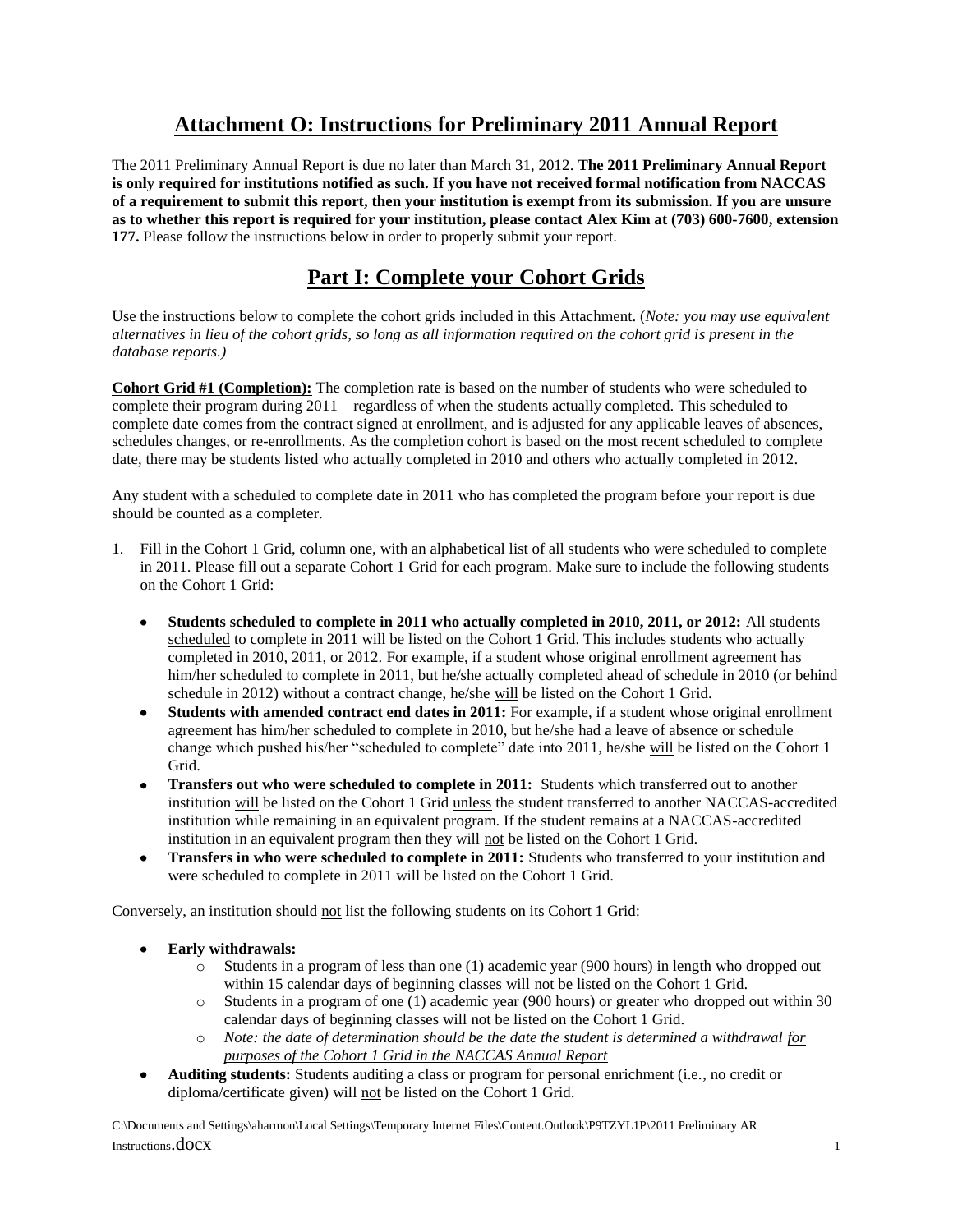- **Students with amended contract end dates in 2010 or 2012:** For example, if a student whose original  $\bullet$ enrollment agreement has him/her scheduled to complete in 2011 but he/she had a leave of absence or schedule change which pushed the "scheduled to complete" date into 2012, he/she will not be listed on the Cohort 1 Grid.
- **Re-Enrollments scheduled to complete in 2012 or 2013:** For example, if a student was originally  $\bullet$ scheduled to complete in 2011, dropped, and subsequently re-enrolled with a new scheduled completion date in 2012, he/she will not be listed on the Cohort 1 Grid in 2011.
- 2. In column three of the Cohort 1 Grid, write "C" for completer or "W" for withdrawal for each student listed. Any student who has completed their required hours prior to this report may be marked with a "C" (make sure to list the student's actual completion date in this column as well). If a student has withdrawn from the program, then they will be marked with a "W". An institution may also list the withdrawal date in column three, although this is not mandatory. Students that are currently active but have not yet completed their required hours as of the date of report submittal will be marked as "Active".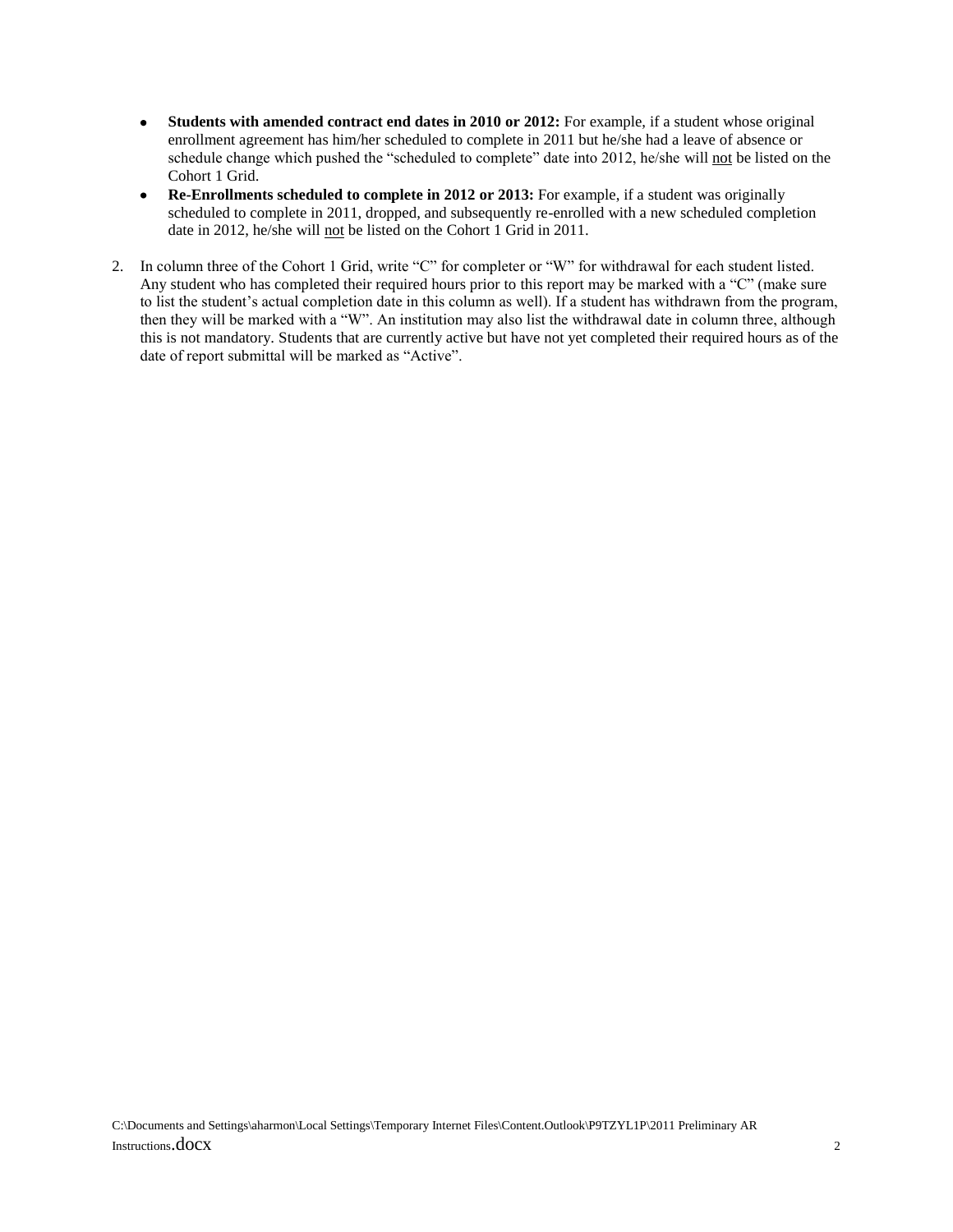# **COHORT 1 GRID (Completion Rate)**

| 1. Students Scheduled to<br>Complete in 2011<br>(alphabetically by last name) | 2. Date<br><b>Scheduled to</b><br>Complete | 3. Completion Date<br>(Indicate all completers with<br>a "C" and all withdrawals<br>with a "W") | 4. Last Known Address,<br>e-mail, (optional)and<br>Telephone #<br>(include area codes) |
|-------------------------------------------------------------------------------|--------------------------------------------|-------------------------------------------------------------------------------------------------|----------------------------------------------------------------------------------------|
| Sample:<br>Queue, Suzy                                                        | 01 Mar 11                                  | (C) 12 Apr 11                                                                                   | 123 Main Street<br>Alexandria, VA 22314<br>$(573) 751 - 0101$<br>squeue@msn.com        |
|                                                                               |                                            |                                                                                                 |                                                                                        |
|                                                                               |                                            |                                                                                                 |                                                                                        |
| $\ast$                                                                        |                                            |                                                                                                 |                                                                                        |
|                                                                               |                                            |                                                                                                 |                                                                                        |
|                                                                               |                                            |                                                                                                 |                                                                                        |
|                                                                               |                                            |                                                                                                 |                                                                                        |
| $\ast$                                                                        |                                            |                                                                                                 |                                                                                        |
|                                                                               |                                            |                                                                                                 |                                                                                        |
|                                                                               |                                            |                                                                                                 |                                                                                        |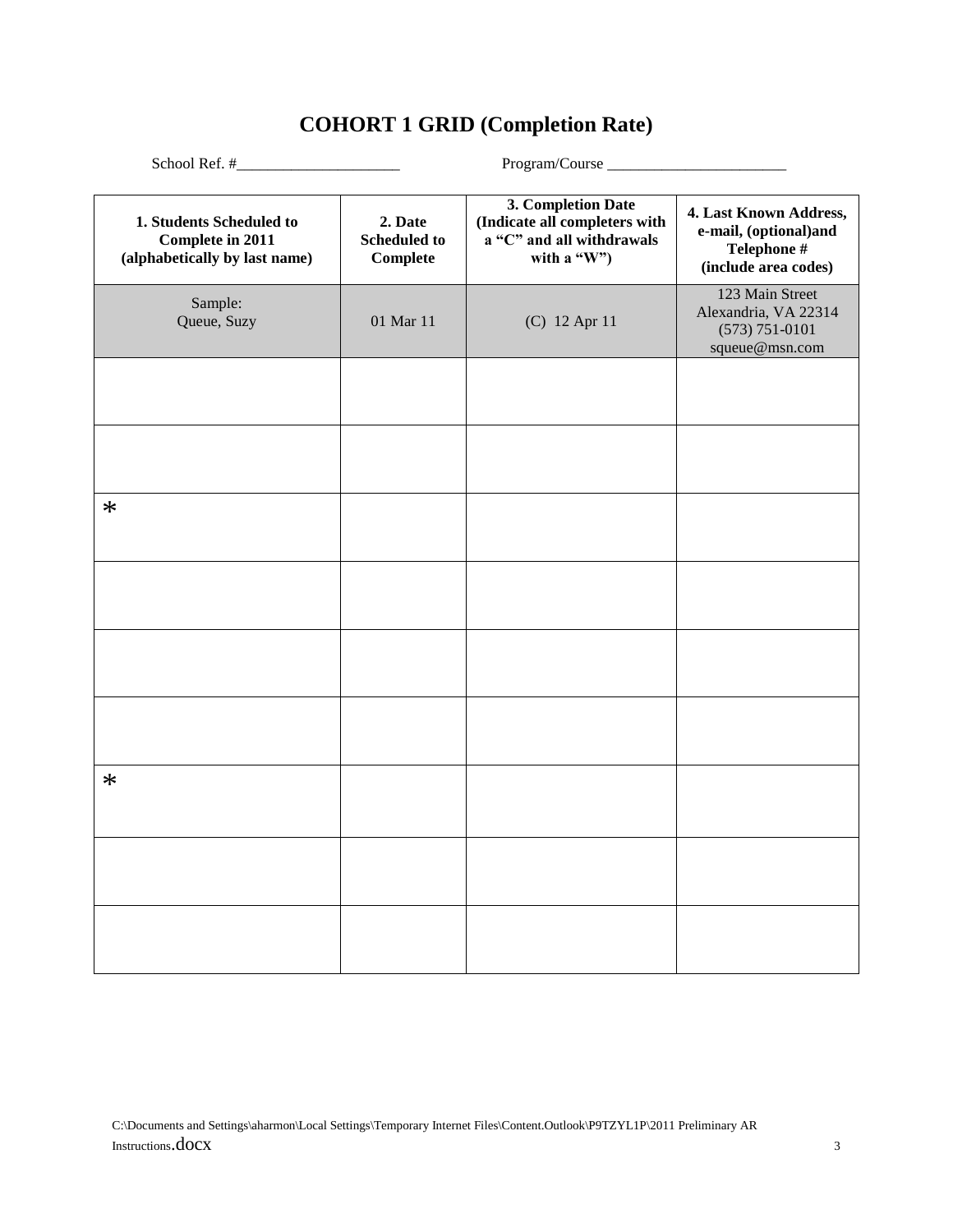**Cohort Grid #2 (Placement):** The placement rate is based on the number of students who actually completed in 2011 and are eligible for employment, no matter when the students were scheduled to complete.

- 1. Fill in a Cohort 2 Grid with an alphabetical list of all students who **actually completed** in 2011. Please fill out a separate Cohort 2 Grid for each program. Please note that:
	- o Some students listed on Grid 1 (who were scheduled to complete in 2011) may also be listed on Grid 2, if they actually completed in 2011.
	- o Other students on Grid 1 (who were scheduled to complete in 2011) will not be listed on Grid 2, because they actually completed in 2010 or 2012.
	- o Some students not included on Grid 1 (who were scheduled to complete in 2010 or 2012) will be listed on Grid 2, because they actually completed in 2011.
- 2. Identify completers determined to be ineligible for placement on Cohort 2 Grid, column two, by placing the letter "I" beside their name. Also in this column, please include the reason they have been declared ineligible in parenthesis. Then mark all remaining students on the Grid with an "E" in column two. Please note that institutions may only exclude completers from eligibility for placement based on the following reasons:
	- a. The completer is deceased
	- b. The completer is permanently disabled
	- c. The completer is deployed for military service/duty
	- d. The completer studied under a student visa and is ineligible for employment in the U.S.

#### *Please note that "continuing in higher education" and "not credentialed" (i.e. unlicensed) are no longer valid exclusions/exemptions for placement.*

- 3. On the Cohort 2 Grid, column four, enter the name, address, and telephone number of the employers for as many of the eligible completers as possible. Some ways of documenting employment are (*please note that this list is not all-inclusive*):
	- o Employer or student follow-up surveys
	- o Telephone logs of employer or completer contacts
	- o Official flyers, advertisements, or business cards naming completers working in service facilities
	- o Notes to the file from instructors certifying they saw the completer working in XYZ salon
	- o Self-certifications from students
	- o Printed copy of email or social networking correspondence with student
- 4. NACCAS allows an institution to count as employed any 2011 completer who is placed in a field for which their training prepared them prior to the date of this report. If a student is self-employed in a field for which their training prepared them, an institution may count the student as "employed" under the condition that the institution maintains a signed employment self-certification from the student. The student must also possess the credentials (e.g., an individual license) required for self-employment, if any are applicable.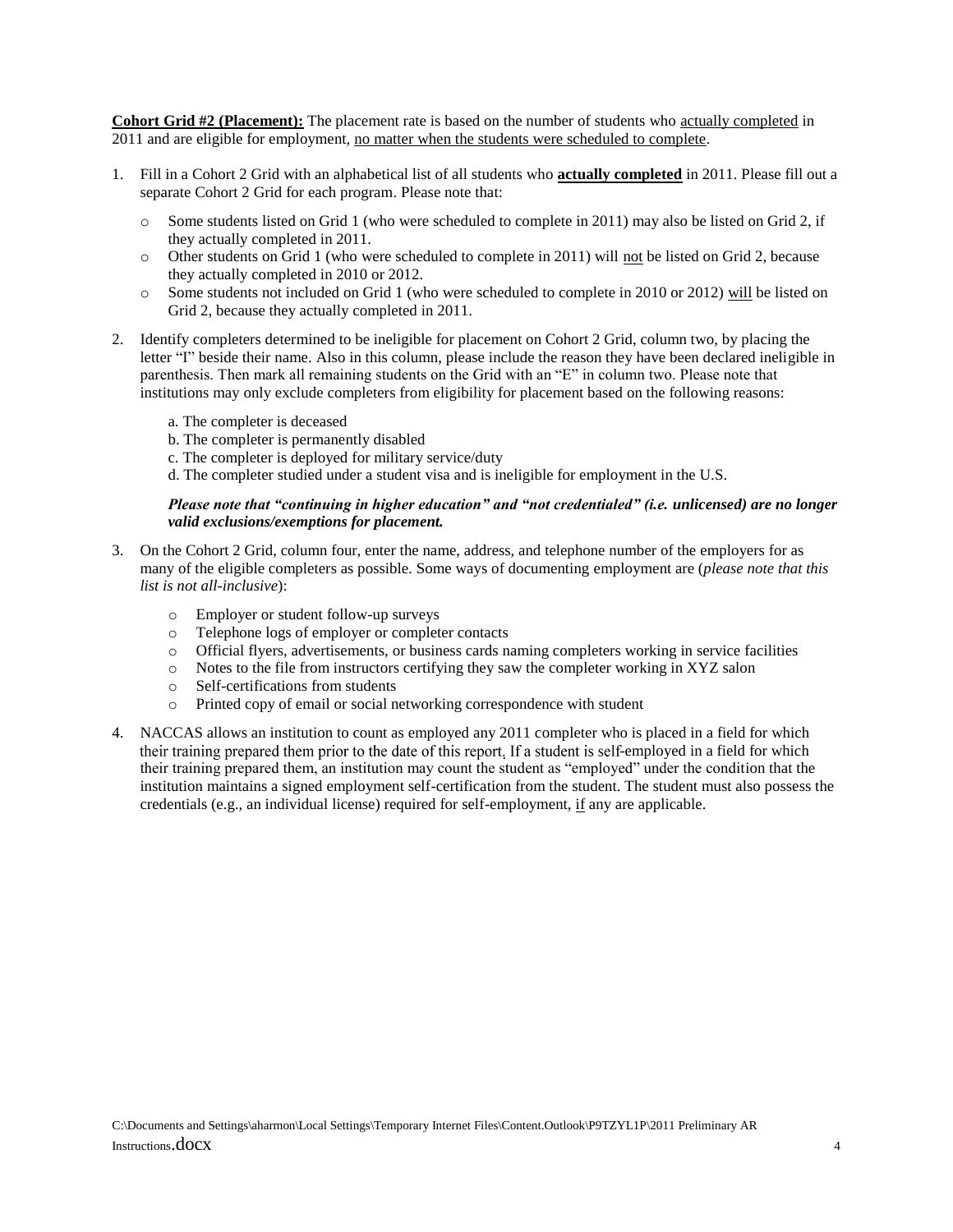# **COHORT 2 GRID (Placement Rate)**

School Ref. #\_\_\_\_\_\_\_\_\_\_\_\_\_\_\_\_\_\_\_\_\_ Program/Course \_\_\_\_\_\_\_\_\_\_\_\_\_\_\_\_\_\_\_

| List all students that<br>completed in 2011<br>(alphabetically by last<br>name and include the<br>date of completion) | Place an "I" for<br>ineligible for<br>placement based on<br>the allowable reasons.<br>Place an "E" for<br>eligible for placement. | Last Known Address,<br>Telephone # (with area<br>code)<br>E-mail address<br>(optional) | <b>Employer's Name</b><br><b>Address</b><br><b>Telephone/Fax</b><br>E-mail address<br>(optional)    |
|-----------------------------------------------------------------------------------------------------------------------|-----------------------------------------------------------------------------------------------------------------------------------|----------------------------------------------------------------------------------------|-----------------------------------------------------------------------------------------------------|
| Reed, Shannon<br>03/31/2011                                                                                           | $\bf{E}$                                                                                                                          | 22 Brown Ave.<br>Apt. 234<br>Cambridge, MA 02138<br>$(123)$ 456-7899                   | ABC Salon & Spa<br>15 Main Street<br>Winchester, MO 65102<br>$(573) 751 - 0101$<br>abcsalon@msn.com |
| Smith, Rod<br>04/17/2011                                                                                              | $\mathbf I$<br>(military service)                                                                                                 | 1225 West Main St.<br>Charlottesville, VA 22901<br>$(987) 654 - 3211$                  | N/A                                                                                                 |
|                                                                                                                       |                                                                                                                                   |                                                                                        |                                                                                                     |
| $\ast$                                                                                                                |                                                                                                                                   |                                                                                        |                                                                                                     |
|                                                                                                                       |                                                                                                                                   |                                                                                        |                                                                                                     |
|                                                                                                                       |                                                                                                                                   |                                                                                        |                                                                                                     |
|                                                                                                                       |                                                                                                                                   |                                                                                        |                                                                                                     |
| *                                                                                                                     |                                                                                                                                   |                                                                                        |                                                                                                     |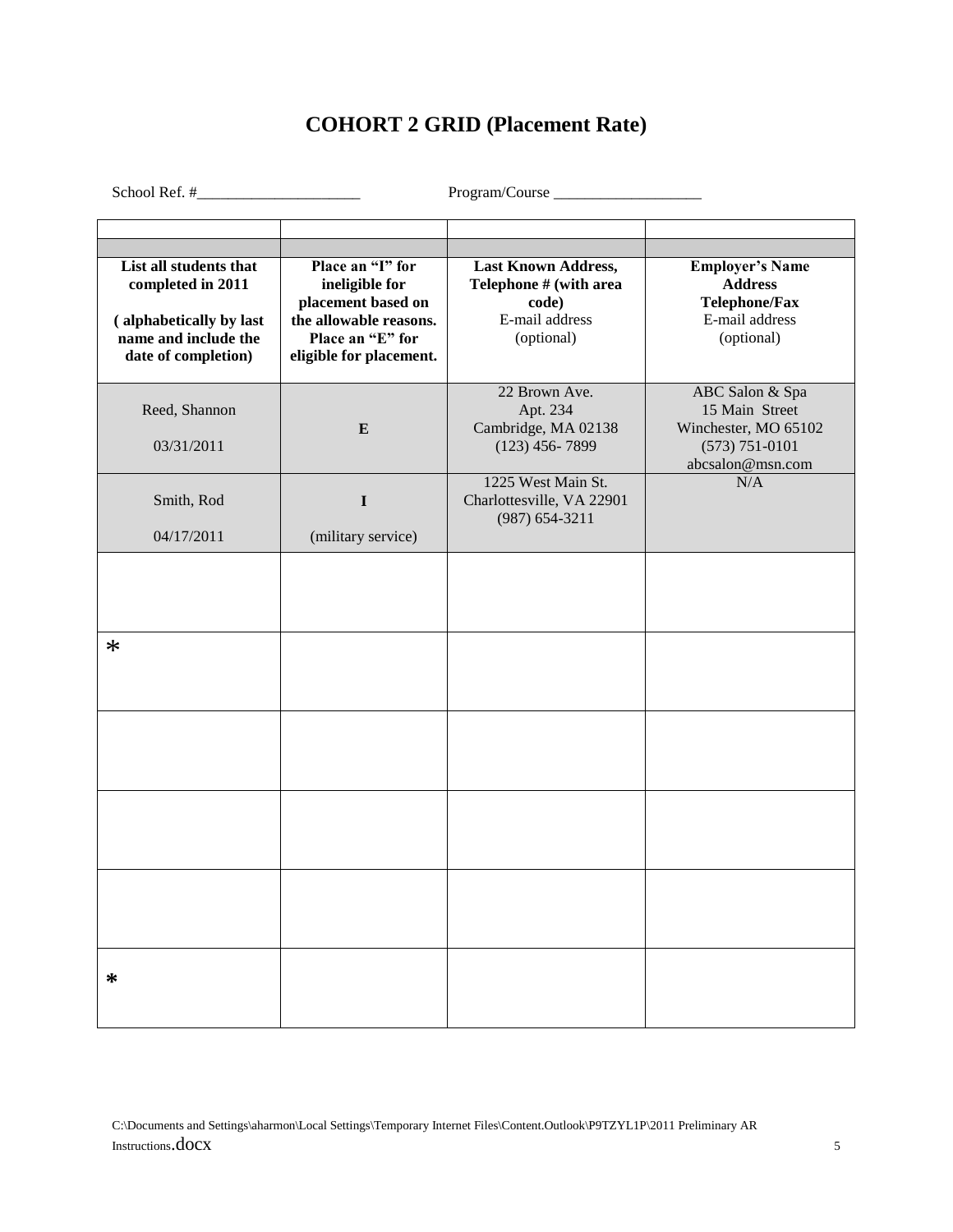**Cohort Grid #3 (Licensure)**: The licensure rate is based on the number of individuals who sat for the last required part of their licensure exam (as defined by your state) for the first time in 2011.

- 1. Fill in column one of the Cohort 3 Grid with an alphabetical list of all individuals who took the last required part of the licensure exam for the first time in 2011. Please fill out a separate Cohort 3 Grid for each program. Make sure to list the following individuals on the Cohort 3 Grid:
	- Include individuals who took all portions of the licensing exam in 2011 for the first time
	- Include individuals who took one portion of the exam in 2010 or earlier, and took the last required portion(s) in 2011

Conversely, an institution should not list the following individuals on this year's Cohort 3 Grid:

- Do not include individuals who only took one portion of the exam in 2011 or earlier, and have not taken the remaining parts.
- Do not include individuals who sat for all portions of the test in 2010, and then retook some (or all) portions of the test in 2011 *(these individuals should already be listed in your 2010 licensure cohort)*
- 2. Count as "passed" in column two any individual in Cohort 3 who passed all portions of the exam needed for licensure prior to the date of this report. This includes individuals who failed the exam on their first attempt in 2011, and re-took and passed the exam in either 2011 or in 2012 prior to the date of this report.
	- The NACCAS Annual Report is based on individuals who sat for the licensure exam for the first time in  $\bullet$ 2011. However, if a state (or test administrator) issues reports for a 12-month period other than January 1 – December 31 (e.g. July 1 – June 30), then the institution may base its report on this 12-month period instead.
	- The Commission understands that some states may issue institutional reports with a list of passing and failing individuals, along with the test date. In this case, the report may be used in lieu of the Cohort 3 Grid, provided that (i) the report lists student names, and (ii) the report differentiates between first time exam results and retakes.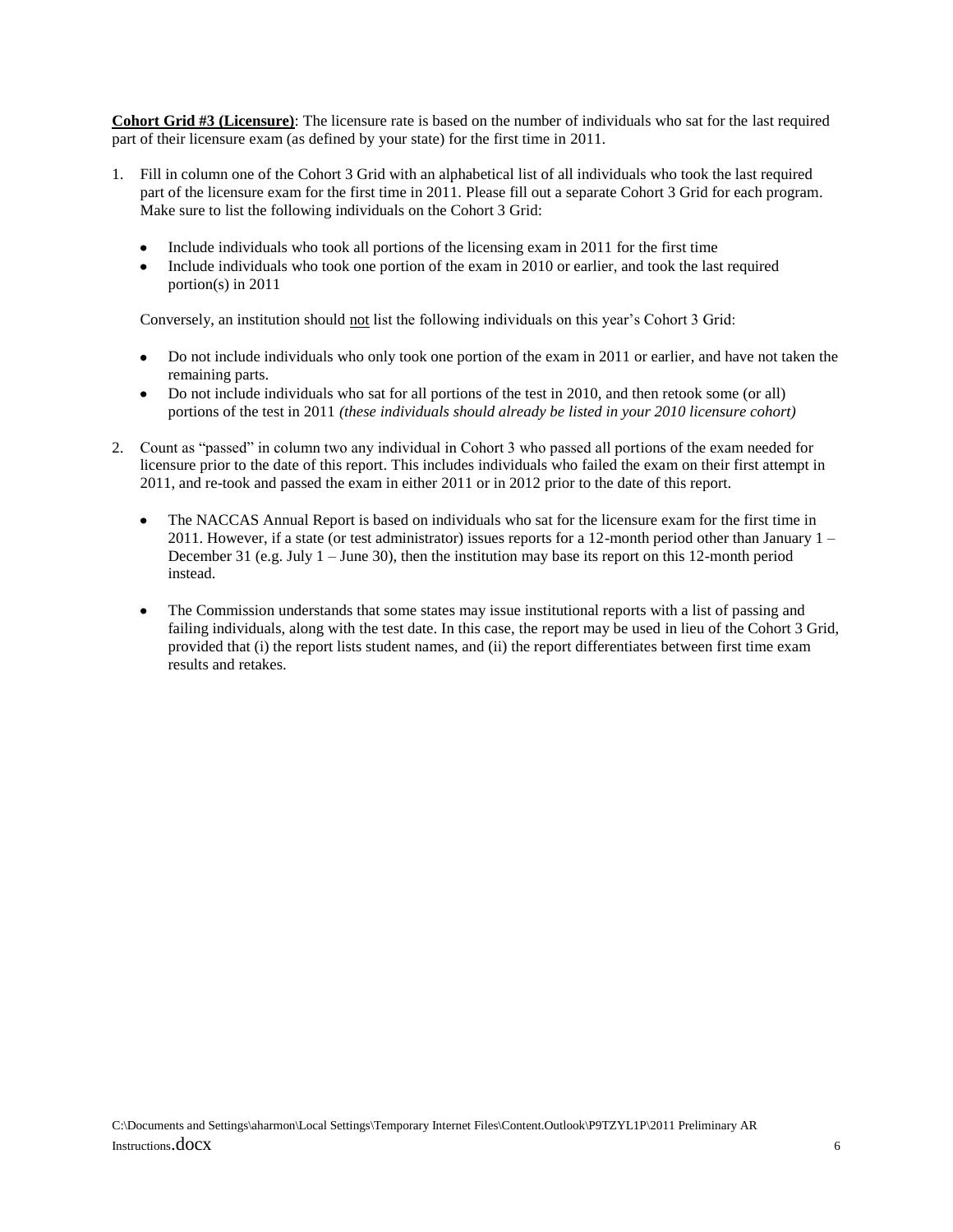# **COHORT 3 GRID (Licensure Rate)**

School Ref. # \_\_\_\_\_\_\_\_\_\_\_\_\_\_\_\_\_\_\_\_\_\_\_\_ Program/Course \_\_\_\_\_\_\_\_\_\_\_\_\_\_\_\_\_\_\_

| Name of every individual who took the final<br>part of the licensing examination in 2011<br>for the first time, regardless of when they<br>completed. | Passed             | Failed |
|-------------------------------------------------------------------------------------------------------------------------------------------------------|--------------------|--------|
| Example:<br>Alexander, Mindy                                                                                                                          | Passed<br>01/15/11 |        |
| $\ast$                                                                                                                                                |                    |        |
| $\ast$                                                                                                                                                |                    |        |
| $\ast$                                                                                                                                                |                    |        |
| $\ast$                                                                                                                                                |                    |        |
| $\ast$                                                                                                                                                |                    |        |
| $\ast$                                                                                                                                                |                    |        |
| $*$                                                                                                                                                   |                    |        |
| $\ast$                                                                                                                                                |                    |        |
| $\ast$                                                                                                                                                |                    |        |
| $\ast$                                                                                                                                                |                    |        |
| $\ast$                                                                                                                                                |                    |        |
| $\ast$                                                                                                                                                |                    |        |
| $\ast$                                                                                                                                                |                    |        |
| $\ast$                                                                                                                                                |                    |        |
| $\ast$                                                                                                                                                |                    |        |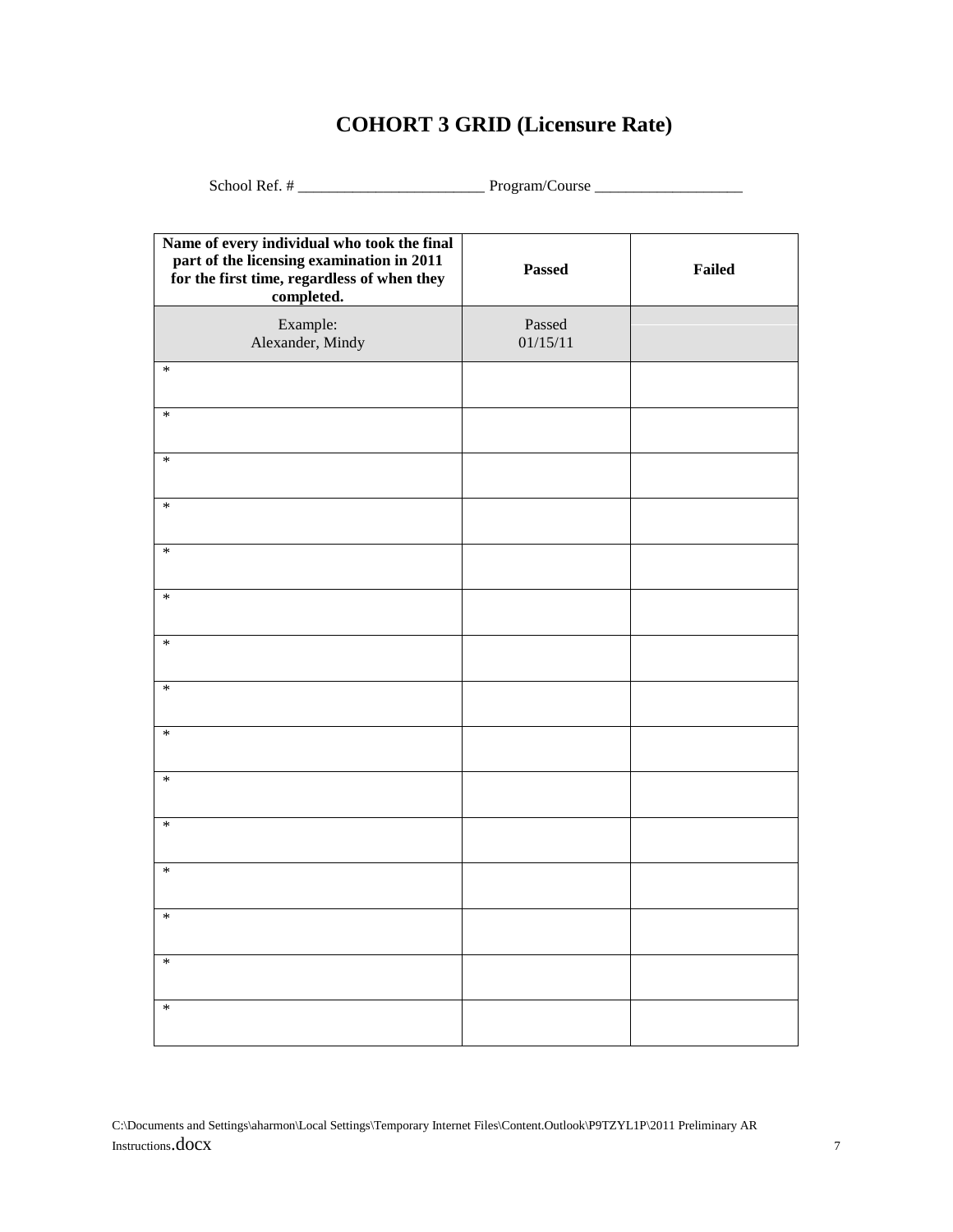### **Part II: Gather Backup Documentation**

For all students which fall on an asterisk in the cohort grids above, you are required to provide backup to the NACCAS office. Acceptable backup for each cohort is defined below:

### **Grid # 1 (Completion):**

For all students which fall on an asterisk in the completion cohort grid below (i.e., every fourth student), acceptable backup documentation must include:

- Documentation showing the student's original scheduled to complete date. Examples include, but are  $\bullet$ not limited to:
	- o An enrollment agreement
	- o A printout from database which clearly shows the original scheduled to complete date
- Documentation showing any addendums to the student's contract, if applicable. Examples include, but  $\bullet$ are not limited to:
	- o Leave of absence forms which clearly show the revised contract end date
	- o Schedule change forms which clearly show the revised contract end date
	- o A printout from the institution's database which clearly shows that a leave of absence, schedule change, re-enrollment or other contract change has occurred. This printout should also include a revised contract end date.
- Documentation showing the student's completion information for the program, if applicable. Examples  $\bullet$ include, but are not limited to:
	- o A certificate of completion or diploma
	- o A copy of a student transcript
	- o A copy of a report to the state oversight agency certifying the completer's hours

### **Grid # 2 (Placement):**

For all students which fall on an asterisk in the placement cohort grid (i.e., every fourth student), acceptable backup documentation must include:

- Documentation showing the student's completion date from the program. Examples include, but  $\bullet$ are not limited to:
	- o A copy of a certificate of completion or diploma
	- o A copy of a student transcript
	- o A copy of a report to the state oversight agency certifying the completer's hours
- Documentation showing why a student is declared ineligible to be placed (if applicable). Examples include, but are not limited to:
	- o A letter or note from the student documenting the reason for their ineligibility (e.g., student certifying that they have suffered a disability)
	- o A record which proves the student's exemption (e.g., documents which show military deployment)
- Documentation showing the employment of each 2011 completer as applicable. Examples include,  $\bullet$ but are not limited to:
	- o Employer follow-up surveys
	- o Student follow-up surveys
	- o Telephone logs of employer or completer contacts
	- o Postcard surveys returned by completers

C:\Documents and Settings\aharmon\Local Settings\Temporary Internet Files\Content.Outlook\P9TZYL1P\2011 Preliminary AR Instructions.docx <sup>8</sup>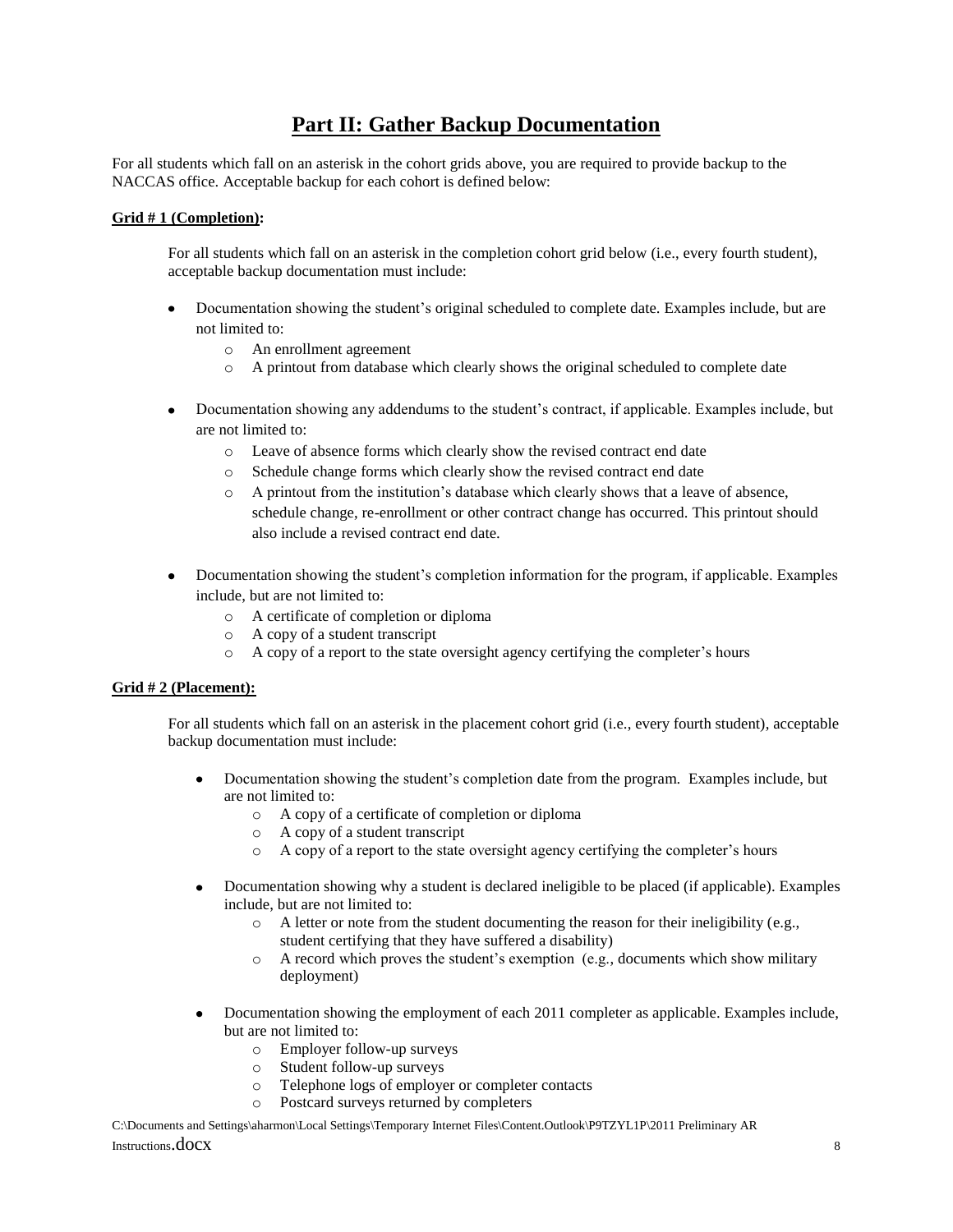- o Business cards of completers
- o Flyers or advertisements naming completers working in service facilities
- o Notes to the file from instructors certifying they saw the completer working in XYZ salon
- o Self-certifications from students
- o Printed copy of email or social networking correspondence with student

#### **Grid # 3 (Licensure):**

For all students which fall on an asterisk in the licensure cohort grid (i.e., every student), acceptable backup documentation must include:

- Documentation showing all students who sat for the last required part of the exam for the first time  $\bullet$ in 2011. Examples include, but are not limited to:
	- o A report from your test administrator and/or state which shows all students who sat for the last required part of the test for the first time in 2011
	- o Log of surveys of completers asking when they took the exam and when they passed (verified using e-mail, telephone, Facebook, etc.). You may supplement this log with printouts from an online license verification website which verifies the licensure status of those who have passed the exam.